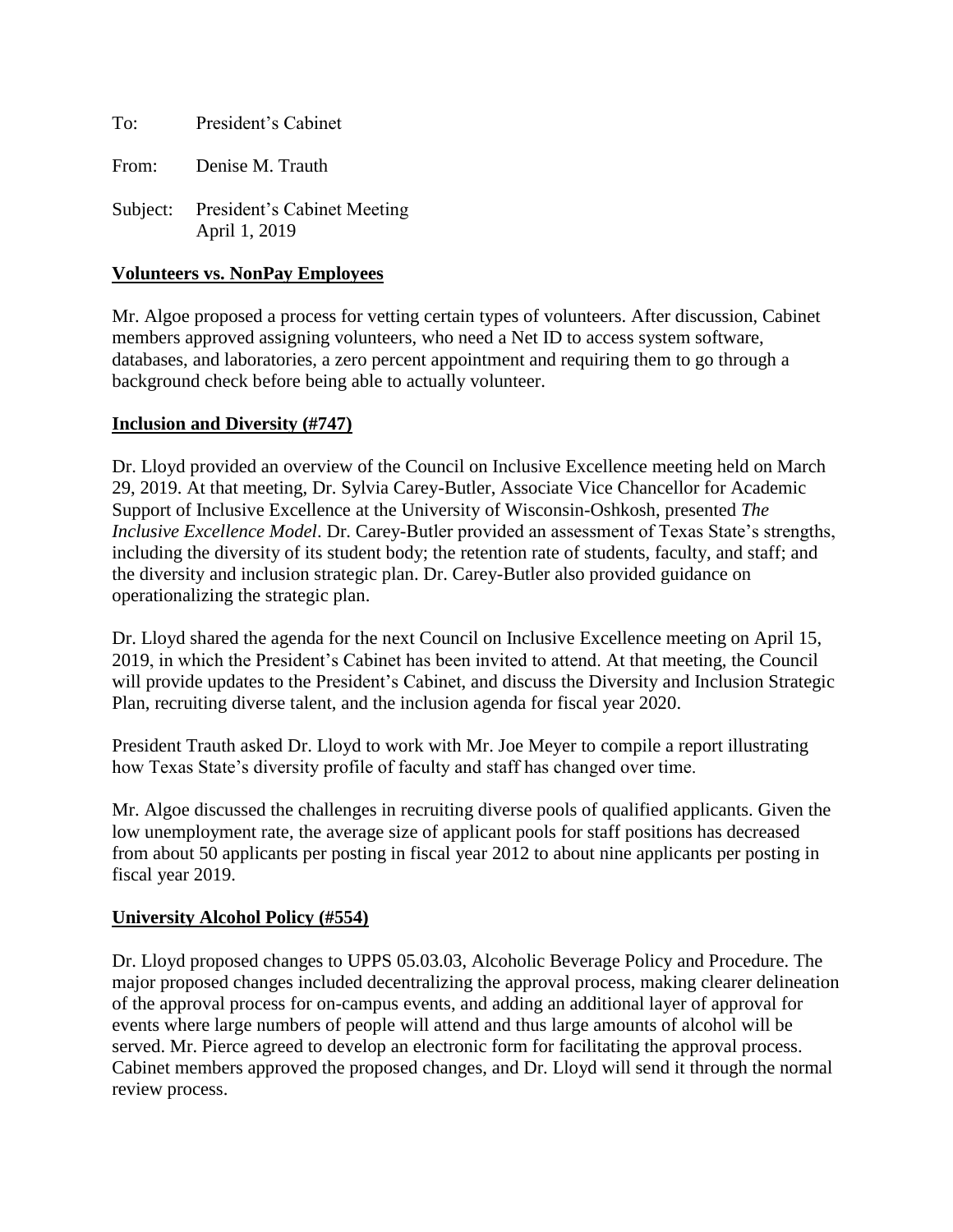# **President's Update (#556)**

President Trauth announced that Provost Bourgeois is scheduled to testify on House Bill 2870, which requires all state institutions of higher education to use a single common course numbering system, on April 3, 2019.

President Trauth reported that she will chair the NCAA Board of Governors Finance and Audit Committee beginning in May 2019. President Trauth provided a brief update on the NCAA Division I's approach to distributing revenue to universities; on the NCAA's new rule, which is effective August 2019, requiring Division I colleges/universities to pay for tuition, fees, and books of basketball players who leave an institution and return within a decade to complete their degree; and on recent court cases related to amateur status of and cost-of-attendance payments to collegiate student-athletes.

# **Significant Issues (#01)**

Provost Bourgeois shared that he has received positive feedback from academic programs about the funding of a three-percent merit pool for fiscal year 2020.

Provost Bourgeois announced that Dr. Eric Leake is the latest recipient of a Fulbright Award.

Dr. Shannon Weigum provided an update on her Presidential Fellowship project. Recently, Dr. Weigum toured the Liu Idea Lab on Innovation and Entrepreneurship at Rice University. During her visit, Dr. Weigum attended the H. Albert Napier Rice Launch Challenge, where 10 teams (undergraduate, graduate, and alumni) pitched their business ideas to a panel of judges, and served as a judge for the Rice 360° Global Health Technologies Design Competition, a national interdisciplinary engineering design competition.

While in Houston, Dr. Weigum also met with the former Associate Vice President of Technology Transfer at the University of Houston to learn about strategies that the University of Houston has employed to build its entrepreneurship program, which is currently ranked second in the U.S.

Mr. Algoe provided an update on the Department of Labor's proposed salary threshold for overtime pay requirements and its potential cost to Texas State.

Mr. Algoe provided an update on the process by which the Treasurer's Office will capture all fees assessed to students. Mr. Algoe will send Cabinet members an email requesting that key leaders in each division complete the data collection survey by May 1, 2019.

Mr. Pierce announced that the Game Day Experience Task Force will submit to the President's Cabinet in April 2019, a final report recommending initiatives designed to enhance the game day experience of students, faculty, staff, alumni, and community members attending a Texas State home football game during fall 2019.